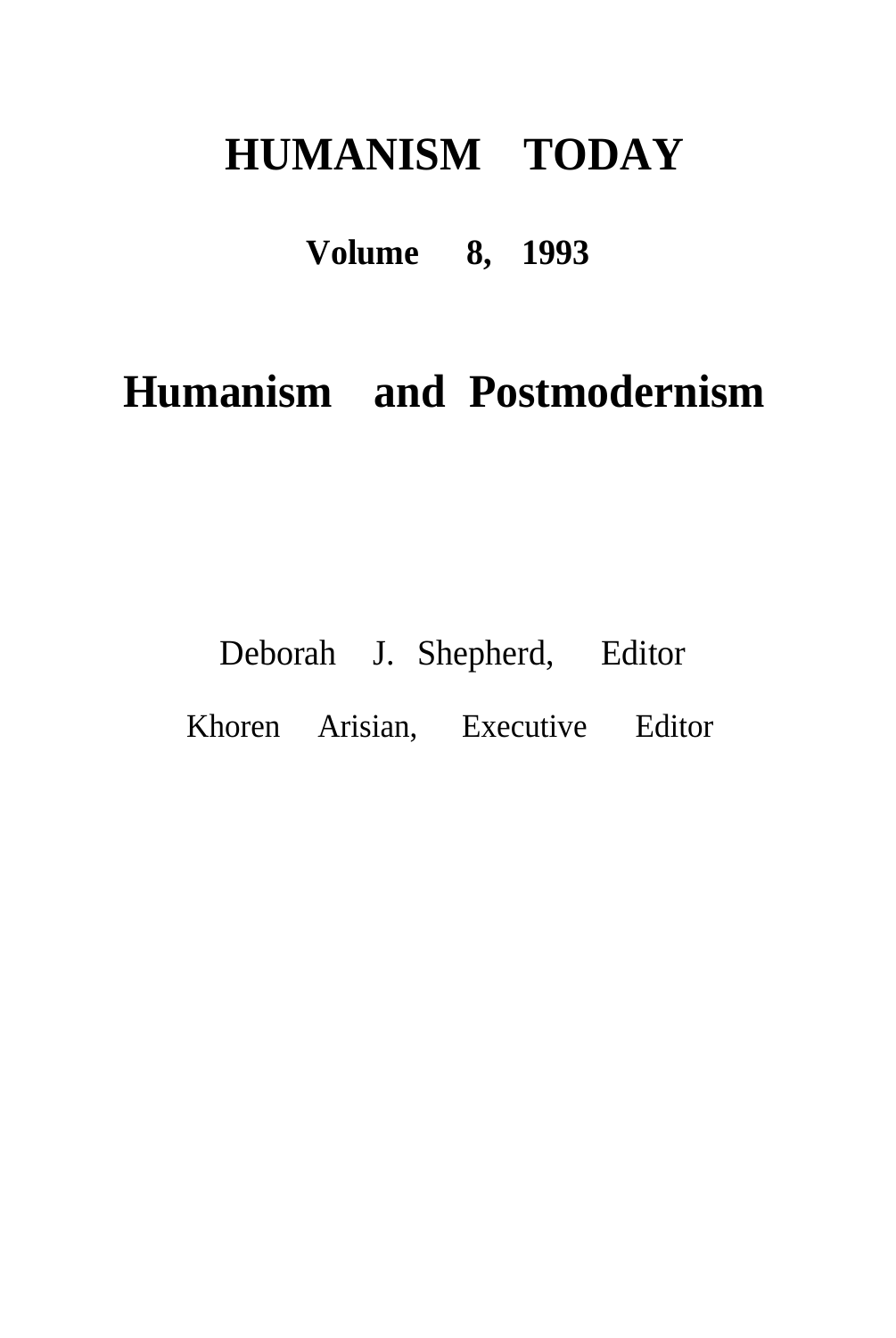We wish, above all, to express our gratitude to the James Hervey Jo1).nson Charitable Educational Trust<br>for generously unElerwriting the costs of producing this<br>particular issue of *Humanism Today*.

Khoren Arisian Associate Dean, Humanist Institute

 $\mathbf{X}$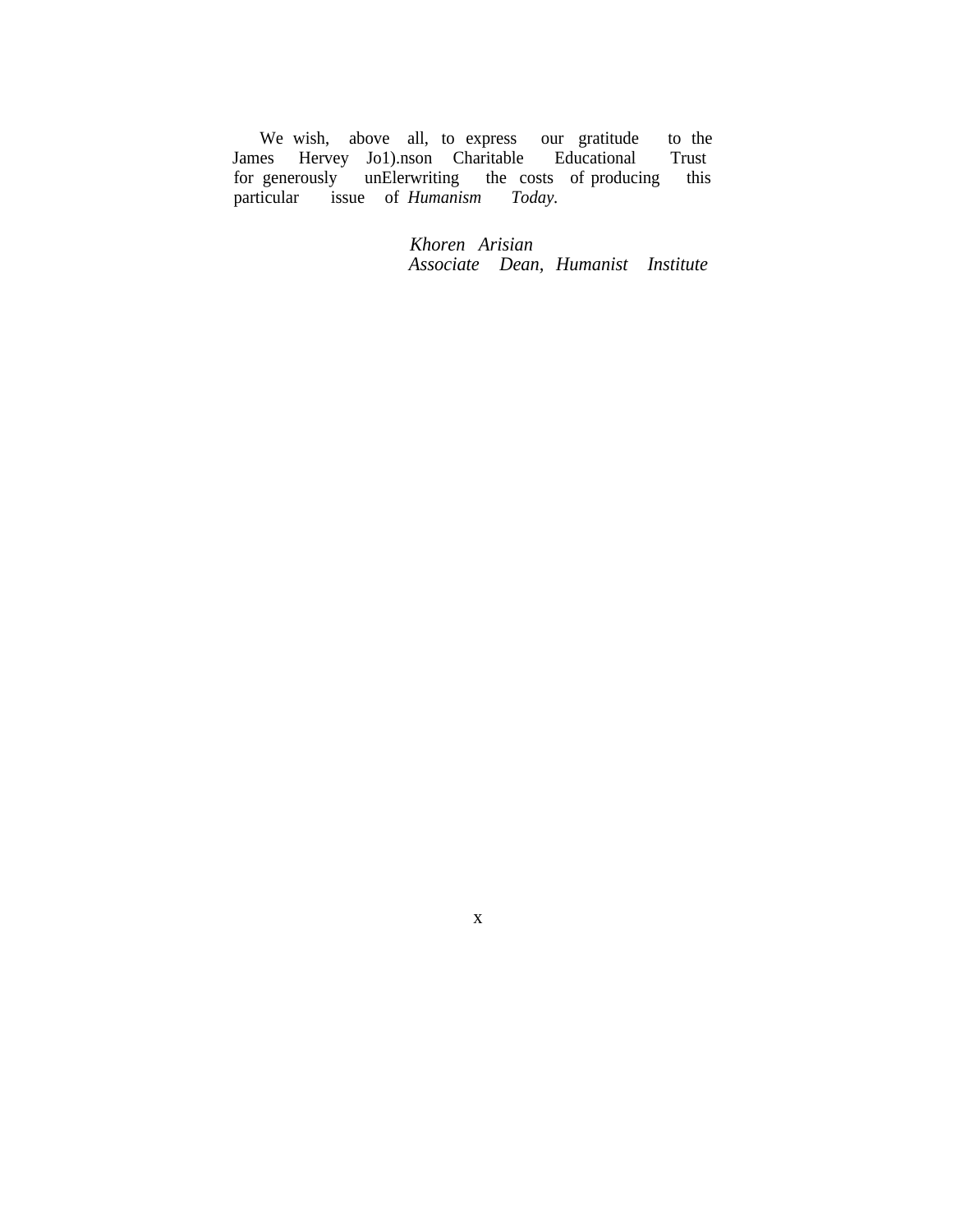### FOREWORD

*Humanism Today* is published annually by of the North American Committee for Humanism, founded in 1982. NACH's major project and undertaking is the Humanist Institute whose purpose is to provide comprehensive training and education for future humanist leaders. Owing to the diverse, pluralistic character ofits student body and faculty, the Institute seeks to probe the broad common ground of the humanist tradition and of the movements that have historically grown from it. The Humanist Institute admits students of any race, gender, national or ethnic origin to all rights, privileges, programs and activities generally accorded or made available to students at the school. It does not discriminate on the basis of age, gender, sexual orientation, disability, race, color, national or ethnic origin in the administration of its educational and admissions policies, scholarship and loan programs, and other school-administered programs.

In most years the compilation of articles written for *Humanism Today,* largely centered upon a particular theme having to do with some aspect of rethinking humanism, has represented academic papers originally delivered at the Institute's faculty Colloquium held each year in January in New York City. In some years, however, when the germination of essays has required a period of two years, the annual issue of *Humanism Today* has been developed from the proceedings of a particular annual Humanist Weekend, usually held in November. Such is the case with this issue, volume 8.

vii